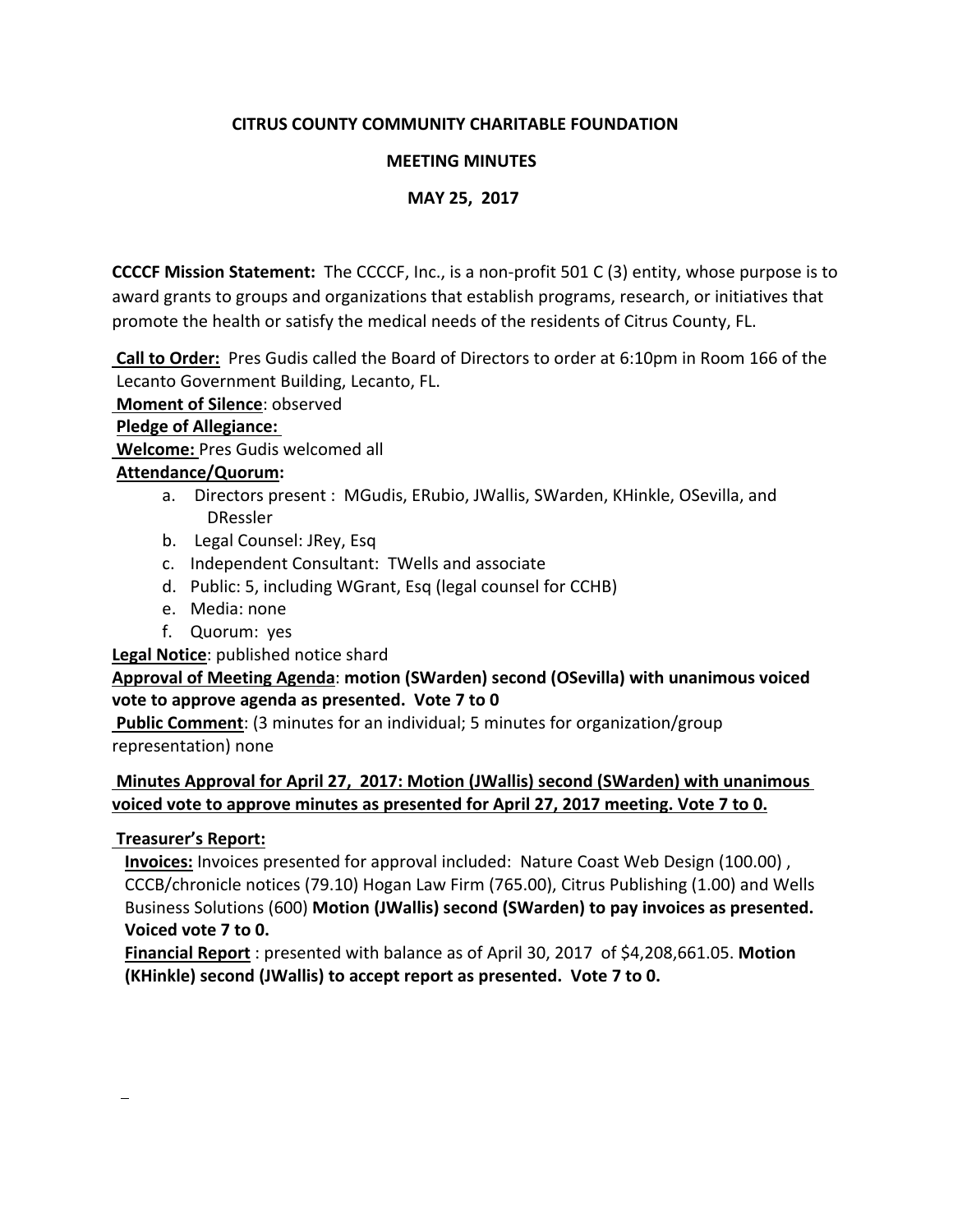### **Unfinished / New Business**:

- 1. CCHB Representative to the CCCCF, Inc.: Director Ressler, CCHB Representative presented the Decision by the CCHB for Dr Wallis to be the CCHB representative. The Citrus Medical Society will very soon be voting upon the CCMS representative for the CCHB.
- 2. Secretary / Treasurer for the CCCCF, Inc.: Discussion regarding CCCCF Director to be the Secretary/Treasurer based upon Director Ressler's resignation, effective June 1, 2017 from this board. Listing of responsibilities and actions involved in fulfilling the role of Sec/Treasurer shared with Dr. Wallis and with Pres Gudis. Discussion as to fulfillment of the role being a "shared" responsibility amongst CCCCF Board members (S Warden and J Wallis). J Rey, Esq explained such will require an amendment to the CCCCF By –Laws and thence be approved by the CCHB. Dr. Wallis will remain as the By – Laws Committee Chairman. Status report at next meeting.
- 3. Director Ressler provided President Gudis with passwords for Banking access, email access, and Post office box key. Pres Gudis subsequently provided T Wells, from Wells Business Solutions, with the PO Box key based upon her verbal agreement to monitor mail. Pres Gudis asked for email access password be provided to Director Warden.
- 4. Post meeting: two large plastic box containers transferred to Director Warden. Such containers hold the hard copy documents, notebooks etc pertinent to CCCCF Inc. business.
- 5. Zip drives containing varied aspects of CCCCF, Inc presented by Director Ressler to Pres Gudis and re directed by Pres Gudis as follows: regarding Investment committee to Director Rubio, for Grants Committee , such will be given to Director Diaz-Fonseca upon her arrival back in town and overall documents zip drive presented to Director Warden

# **Standing Committee Reports:**

- a. Compensation/Personnel: no action at this time
- b. Audit : no action warranted at this time; however, soon time for annual external audit.
- **c.** Investment: Report from Committee Chair, Ernesto Rubio Director Rubio presented discussion regarding the 80/20 mandate for expenditures based upon revenues received from Lease Transaction accounts. Bill Grant, Esq presented explanation as to the genesis/creation of the mandate. He also presented any change in such must come as a recommendation from the CCCCF, Inc to the CCHB and such must have unanimous approval by CCHB for such to be enacted. Further action or lack there of will be forthcoming.

 Director Rubio will present the Investment Policy with changes as recently approved by the Investment Committee with Legal Counsel clearance at near future meeting.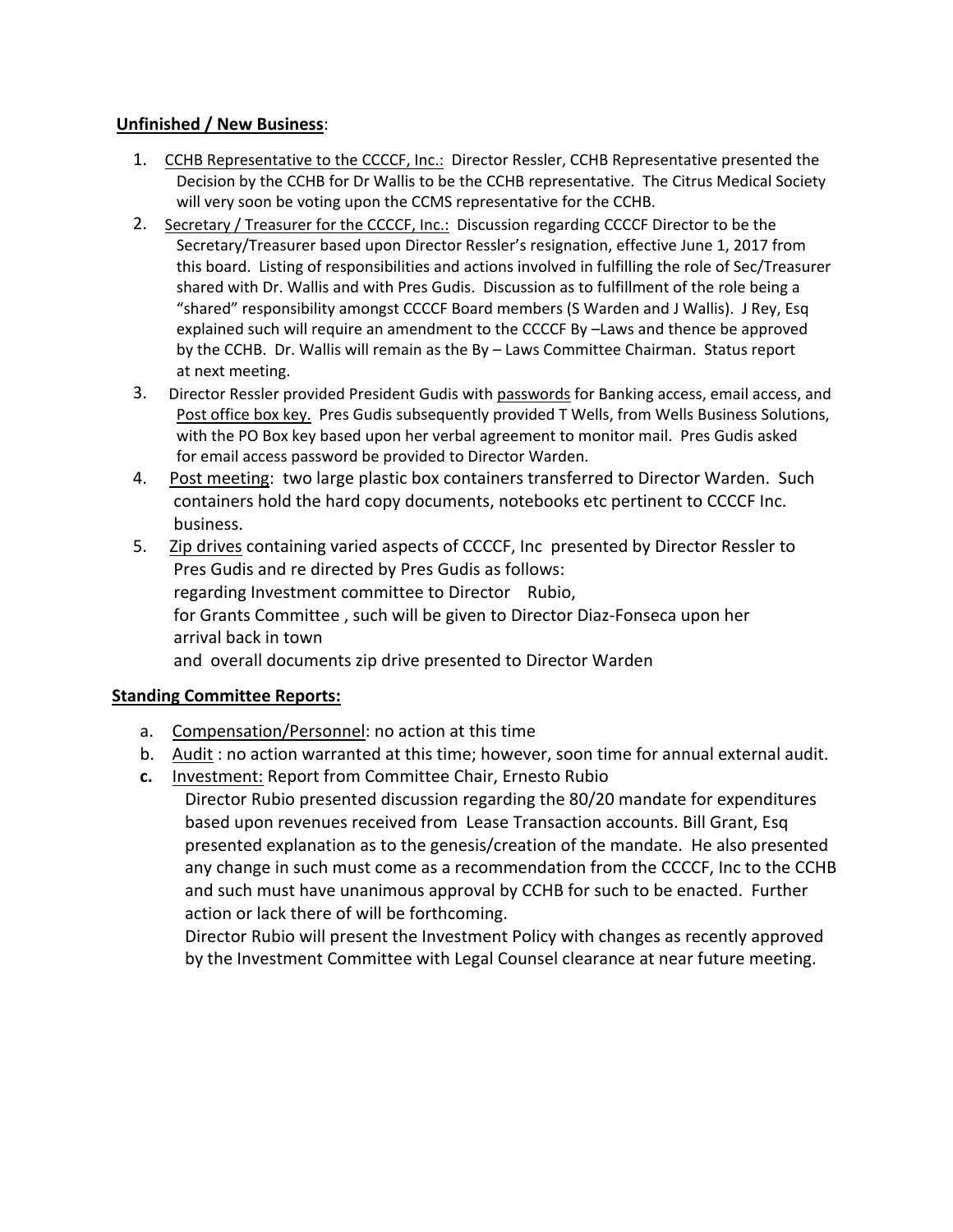**d.** Grants: Report from Committee member, Debbie Ressler in the absence of Committee Chair Diaz- Fonseca. Overview of the scoring matrix, grant process/program, review of the process generated a few changes in the program for next cycle -application format changes, adding some elements – HIPPA, changing scoring matrix totaling less than 80% or points less than 400 to be automatically not considered as a recommendation. Such changes will be formally submitted at future meeting to CCCCF, post next Grants Committee meeting to define clearly. (note- Grants committee for May 25, not convened due to lack of quorum)

Grant Committee Recommendations presented as determined by committee : During presentation some Directors explored Scoring Matrix, Committee members comments on matrix scoring sheets, clarification of funding plan, some Directors reviewed actual grant applications.

 Directors determined desire to vote independently on Grant Committee **Motion (TRubio)second (SWarden) accept Committee Recommendations. Vote 7 -0.** Recommendations individually and determined the funding allocation as follows:

**MOTION:** Approve the Grant award to **a contained a set of organization**) for \_\_\_\_\_\_\_\_\_\_\_\_\_\_ (grant award amount) with **75%** awarded **30 days** after signed agreement between organization and CCCCF. With the remaining **25%** awarded **120 days** after signed agreement.

 **Motion (ERubio) second (JWallis) for above motion by majority voiced vote. Vote 6 to 1.**

- **Motion to award \$26, 000 grant to Jessie's Place by TRubio with second by SWarden. Vote 7 to 0**
- **Motion to award grant \$5,000 to Mid Florida Homeless Coalition with second by KHinkle Vote 7 to 0.**
- **Motion to award Pregnancy and Family Life Center \$45,000 with second by KHinkle Vote 7 to 0.**

 **Motion (TRubio) second (JWallis) for CCCCF, Inc President and Grants Committee Chair sign Grants Agreement in addition to organization representative**. Such Agreement to be designed by Attn Rey.

**Cycle One Grants** to be awarded include:

- 1) Citrus County Children's Advocacy Center Jessie's Place \$26,000
- 2) Homeless Coalition \$5, 000
- 3) Pregnancy & Family Life Center \$45, 000

Cycle One Grant recommended for non award:

 Community Food Bank – requested \$36, 000; committee presented upon review the grant application indicated the dollars were for a vehicle purchase and thus reason for non recommendation and low score on matrix, 320.

 See attached Summation of Grants Cycle One – scoring matrix, overall reviews, and table of grant awards.